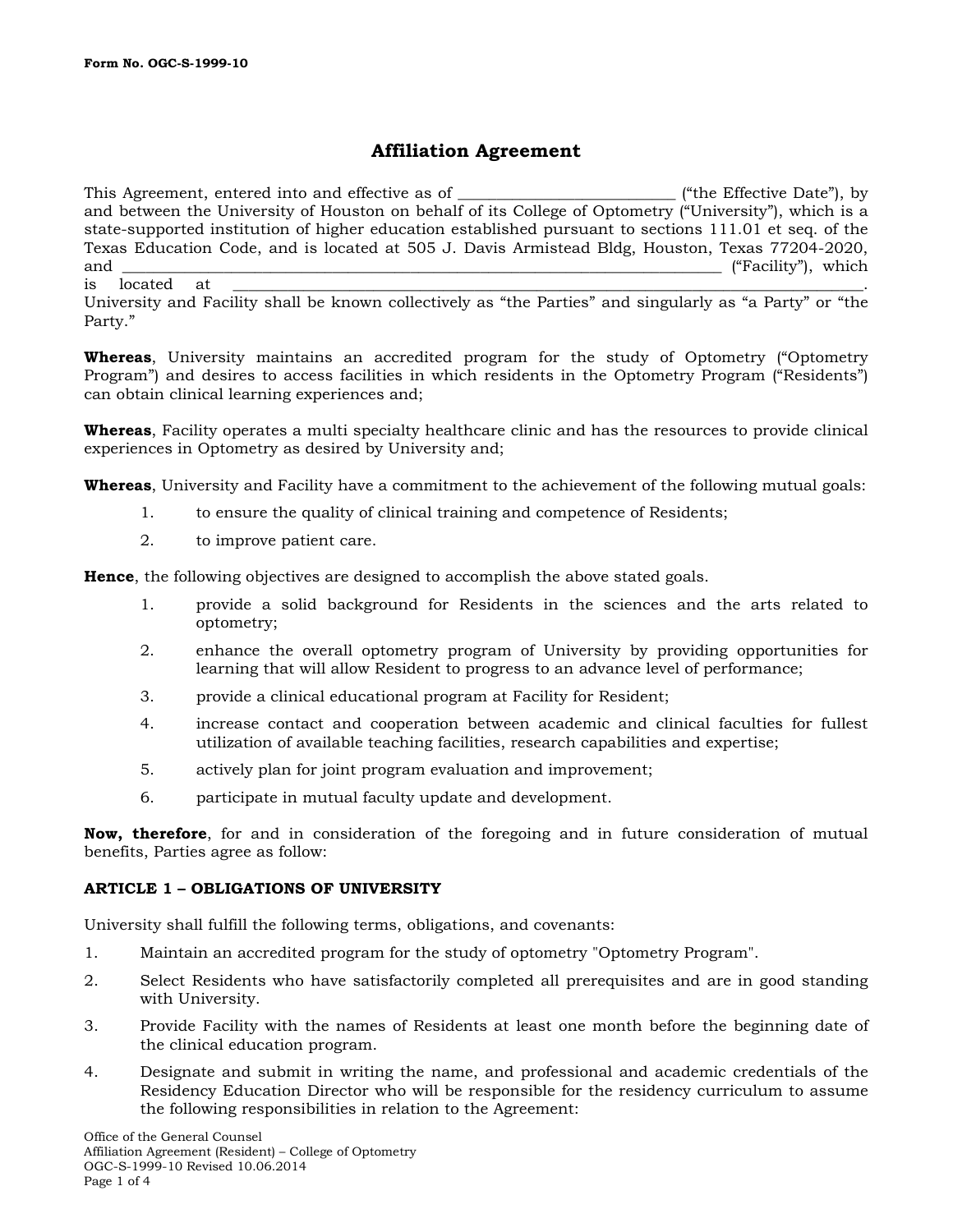- a. serve as University representative;
- b. serve as liaison between Parties;
- c. receive all correspondence on behalf of University;
- d. Coordinate educational objectives of the clinical education program with Facility.

## **ARTICLE 2 – OBLIGATIONS OF FACILITY**

Facility shall fulfill the following terms, obligations, and covenants:

- 1. Provide a supervised program of clinical education and experience in conjunction with University, which meets the academic standards of University.
- 2. Review all aspects of the clinical education program with each Resident, to include: (a) curriculum content and requirements, and (b) policies and procedures.
- 3. Control the number of Residents accepted in the clinical education program during the term of the Agreement.
- 4. Send an evaluation of Residents' progress to University on a form acceptable to both parties.
- 5. Designate in writing to University the name, professional and academic credentials of the Director of Clinical Education who will be responsible for the clinical education program to assume the following responsibilities in relation to the Agreement:
	- a. serve as Facility representative;
	- b. serve as liaison between Parties;
	- c. receive all correspondence in relation to the clinical education program on behalf of Facility.

## **ARTICLE 3 – JOINT OBLIGATIONS OF PARTIES**

Parties mutually agree to fulfill the following terms, obligations, and covenants:

- 1. Neither University, Residents, nor any University personnel, including faculty, shall be considered employees, agents, borrowed servants, partners, or joint venturers of Facility.
- 2. Nothing in this Agreement is to be construed as transferring financial responsibility from one Party to another.
- 3. Parties may confer to coordinate the objectives of the residency program. Informal meetings, telephone conversations, e-mail, and correspondence will be conducted as often as is necessary and beneficial.
- 4. The duties of each Resident shall be arranged by mutual agreement of Parties.
- 5. Alteration in Program Directors or faculties or major revisions affecting either of Parties program shall be immediately communicated to the appropriate program representative.
- 6. Without limitation of any provision set forth in this Agreement, Parties expressly agree to abide by all applicable federal and/or state equal employment opportunities statutes, rules and regulations.
- 7. Both Parties shall comply with the Family Education Rights and Privacy Act and agree not to release educational records without Residents' written consent, unless otherwise provided for in the Act.
- 8. Facility has the right, but not the duty to manage, and discipline Residents. Except as agreed to the contrary herein, and except to the extent such responsibility is assumed by Facility, University shall have full responsibility for supervision, control, and discipline of its Residents.
- Office of the General Counsel 9. Upon reasonable request, University shall have the right to visit and inspect Facility in order to review the resources and to interview Residents from University who are participating in the clinical education program. Facility recognizes fully the rights and responsibilities of University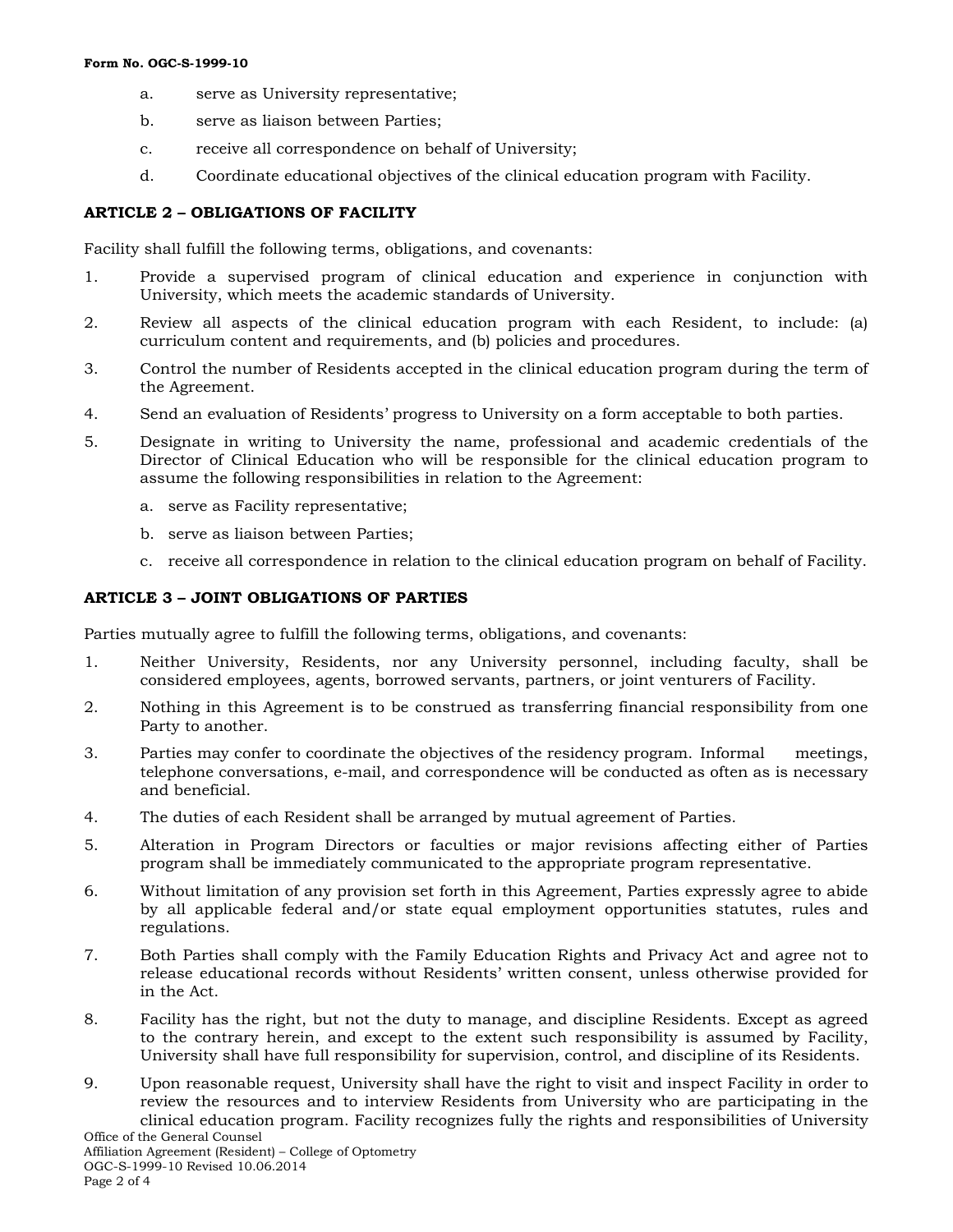to be able to assure itself that the clinical education program is being carried out according to the standards agreed upon herein.

10. Upon reasonable request, Facility shall have the right to visit and inspect the Optometry program at any time to review Resident curriculum and resources and to interview Residents in University. University recognizes fully the rights and responsibilities of Facility to be able to assure itself that Optometry Program is being carried out according to the standards agreed upon herein.

#### **ARTICLE 4 – TERM AND TERMINATION**

- 1. This Agreement shall remain in effect until the end of University's academic year and shall automatically renew for five additional terms consisting of University's academic year, unless sooner terminated in accordance with applicable provisions of this Agreement. University's Academic year begins on September 1 and ends on August 31 of the following calendar year.
- 2. If either party shall be in default or fail to perform its obligations hereunder, the remaining Parties shall have the right to terminate this Agreement by giving thirty (30) days prior written notice of termination. Upon expiration of said period, all the defaulting party's rights and privileges hereunder shall cease without further notice, unless prior to the expiration of said period, the defaulting party shall have fully cured any and all violations to the satisfaction of the complaining party.
- 3. Notwithstanding any other provision in the Agreement, either Party shall have the right to terminate this Agreement after thirty (30) consecutive days' written notice is given to the other Party. If either Party exercises this option, Parties agree to make reasonable efforts so that Residents already in training status will be allowed to complete the stipulated course of study.

#### **ARTICLE 5 – GENERAL PROVISIONS**

- 1. Parties agree that this Agreement will be construed by the laws of the State of Texas (exclusive of its conflict of laws provisions), and venue for purposes of claims, or litigation shall be Houston, Harris County, Texas.
- 2. The terms and conditions of this Agreement may be modified upon mutual written consent of Parties at any time.
- 3. This Agreement and all terms and conditions contained herein shall become effective as of the date noted as the Effective Date that first appears in paragraph one of this document.
- 4. Any notice required or permitted under this Agreement shall be considered effective as of the date sent by certified mail, return receipt requested, as follows:

| UNIVERSITY:     | <b>FACILITY:</b>  |
|-----------------|-------------------|
|                 | Administrator/CEO |
|                 |                   |
| with a copy to: | with a copy to:   |
|                 |                   |
|                 |                   |

5. Neither Party may assign any rights or obligations under this Agreement without the prior written consent of the other Party.